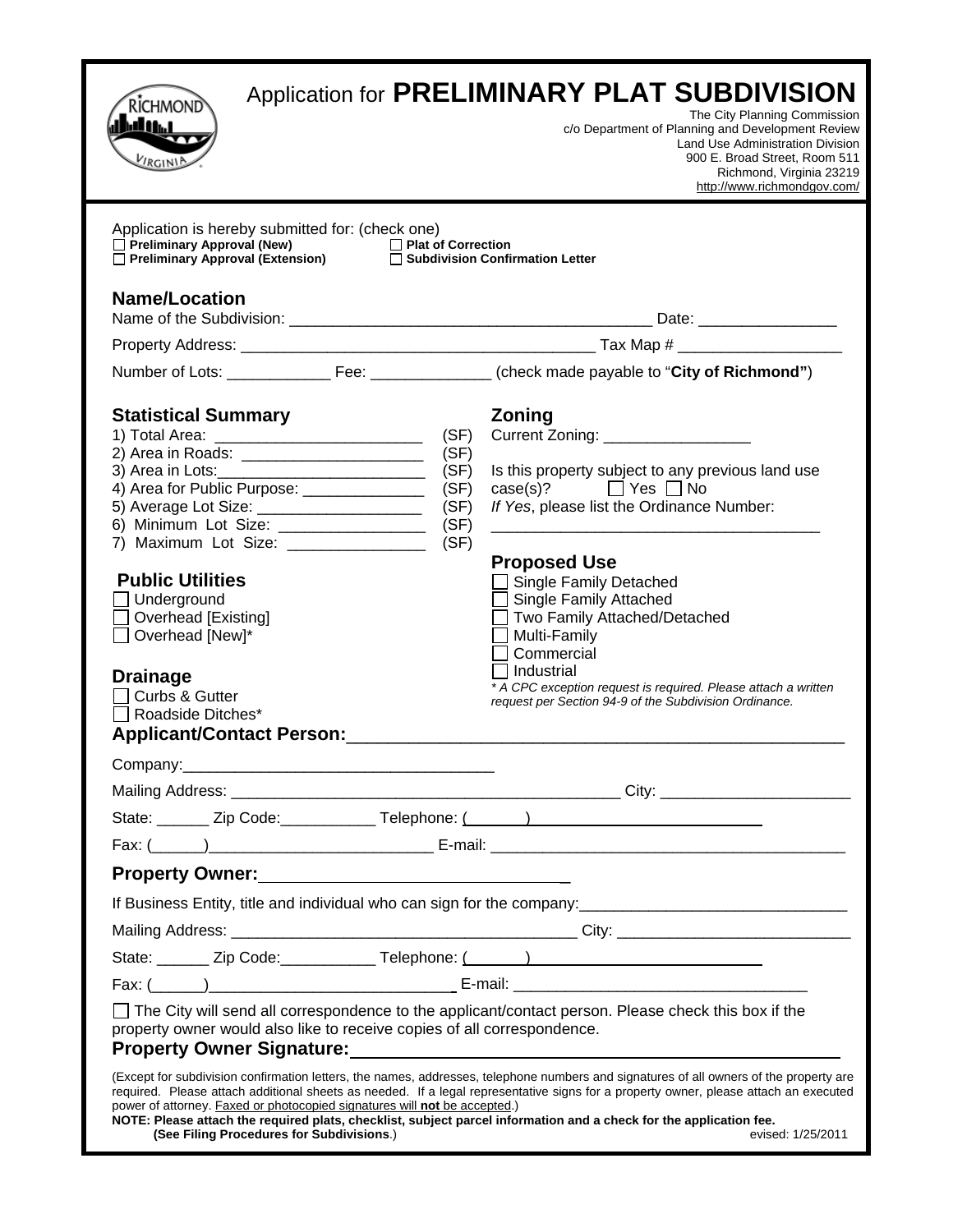

# Checklist of Requirements: **Preliminary Plat Subdivision**

In order to expedite the review of the Preliminary Plat, please be sure that all of the following items have been included on the plans. **Please return this completed checklist with the Application**, to assure that all items have been addressed. Should an item not apply, indicate why you believe it is not necessary in the space provided at the end of the checklist. The design and layout of lots, streets, alleys, easements, and other public improvements within any subdivision shall comply with the design standards contained in Chapter 94 of the City Code.

For preliminary plat review, nine (9) paper prints of the plat are required. Preliminary plats must be drawn to scale and submitted on sheets measuring 16" X 24". Plats must show, with dimensions where applicable, all of the information on the Preliminary Plat Checklist:

- Name of subdivision, preparer of plat, property address, tax map number, owner of record, and developer;
- $\Box$  Source of Title (Should there be no prior subdivision, provide title back to a deed prior to 1942);
- $\Box$  Vicinity sketch at scale of 1"=2000', north arrow and scale;
- $\Box$  Boundaries and bearings of the subdivision and each lot;
- $\Box$  Acreage & square footage of each of the following: subdivision, lots, roads, reserved areas, and land to be dedicated for common or public purpose;
- $\Box$  Address, owner, tax map parcel numbers, & zoning of the subject and abutting properties (available at http://map.richmondgov.com/parcel/);
- $\Box$  Setbacks listed and graphically shown on the plat;
- $\Box$  All existing and proposed lot lines, easements, streets and alleys (with right of way width noted), drainage ways, storm water retention areas and water bodies;
- $\Box$  Topography and significant vegetative material;
- $\Box$  The location and extent of Chesapeake Bay preservation areas;
- $\Box$  The location and extent of wetland areas;
- $\Box$  The location and extent of flood plain areas;
- $\Box$  The subdivision and surveyor's certificates;
- $\Box$  Existing structures, noting those to be retained and those to be demolished;
- $\Box$  Existing utilities;
- $\Box$  Schedule showing minimum, maximum and average lot size and notation of lot widths at setback lines; proposed lot and block numbers;
- $\Box$  Traffic projections of proposed streets and existing streets abutting the subdivision;
- $\Box$  Notation of vertical and horizontal datum used;
- $\Box$  Horizontal blank 2" x 3" box at bottom of plat for approval;
- $\square$  Such other information deemed necessary by the Secretary of the Commission to determine compliance with applicable zoning and subdivision requirements.

The following items were not checked and do not apply to this application for the following reasons (continue on the back of the page if more space is needed):

\_\_\_\_\_\_\_\_\_\_\_\_\_\_\_\_\_\_\_\_\_\_\_\_\_\_\_\_\_\_\_\_\_\_\_\_\_\_\_\_\_\_\_\_\_\_\_\_\_\_\_\_\_\_\_\_\_\_\_\_\_\_\_\_\_\_\_\_\_\_\_\_\_\_\_\_\_ \_\_\_\_\_\_\_\_\_\_\_\_\_\_\_\_\_\_\_\_\_\_\_\_\_\_\_\_\_\_\_\_\_\_\_\_\_\_\_\_\_\_\_\_\_\_\_\_\_\_\_\_\_\_\_\_\_\_\_\_\_\_\_\_\_\_\_\_\_\_\_\_\_\_\_\_\_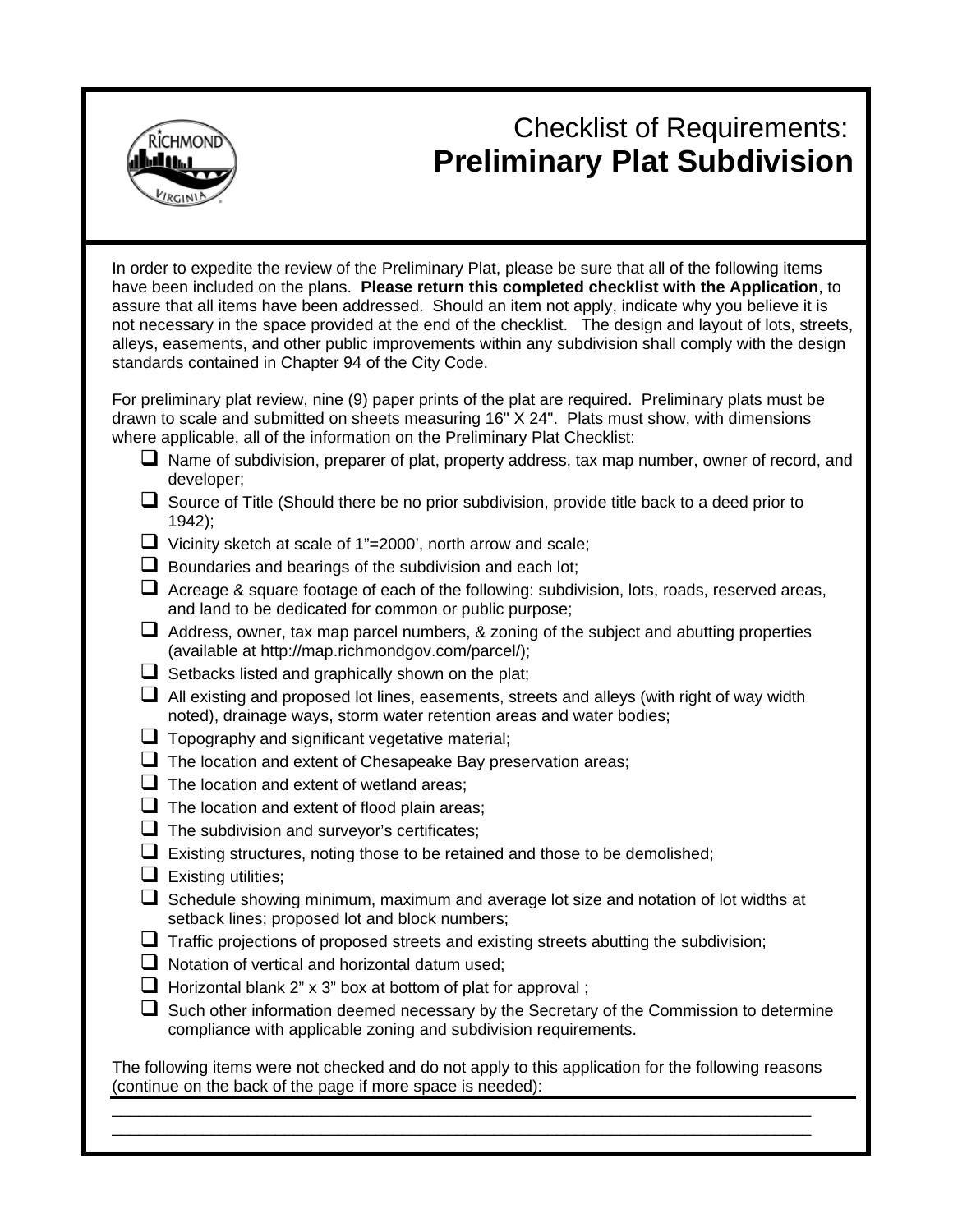

# Filing Procedure: **Preliminary Plat Subdivision**

## **FILING**

Subdivision applications are filed with the Department of Community Development, Land Use Administration Division, Room 511, City Hall, 900 East Broad Street, Richmond, Virginia 23219, Telephone (804) 646-6304. The applicant, prior to submission, should discuss and review with staff any potential issues relating to the City's Master Plan, zoning and any other land use issues that may be involved.

## **DEADLINES**

The Planning Commission considers preliminary approval of subdivisions at its regular meetings on the first and third Monday of each month. The submission deadline is thirty (30) days prior to the meeting. Incomplete submissions or major modifications required to the plat that are identified during the review process may cause the plat to be carried over to the next meeting. Once a hearing date is set, a digital copy of the preliminary plat (PDF file) should be submitted to staff (Jeff.Eastman@Richmondgov.com) for Planning Commission distribution. In lieu of a digital copy, thirteen (13) folded paper copies of the preliminary plat may be submitted.

## **APPLICATION REQUIREMENTS**

Application for subdivision must include: 1) Application form, including a completed Preliminary Checklist; 2) folded plans or plats and 3) application fee. Each part is explained below.

**1) Application Form:** The application form is available in the Department of Community Development and online at http://www.richmondgov.com/departments/communitydev/ All the owners of the property must sign the application form. If a legal representative signs for a property owner, a copy of an executed power of attorney is required. The certificate of completeness must also be signed by the applicant of the subdivision application.

## **2) Plans/Plats:**

- Nine (9) paper prints on sheets measuring 16" X 24" are required.
- Plats must be drawn to scale and must show dimensions of the information required.
- Plats must be folded to approximately 8" x 12" for submittal.

## **3) Application Fee**

The appropriate fee must accompany the application. Checks should be made payable to the **"City of Richmond"**. The fees are determined from the following schedule:

| Preliminary Approval of Plat                  | \$500.00 plus \$15.00 per lot |  |  |  |
|-----------------------------------------------|-------------------------------|--|--|--|
| <b>Extension of Approved Preliminary Plat</b> | \$150.00                      |  |  |  |
| <b>Plat of Correction</b>                     | \$100.00                      |  |  |  |
| <b>Subdivision Confirmation Letter</b>        | \$100.00                      |  |  |  |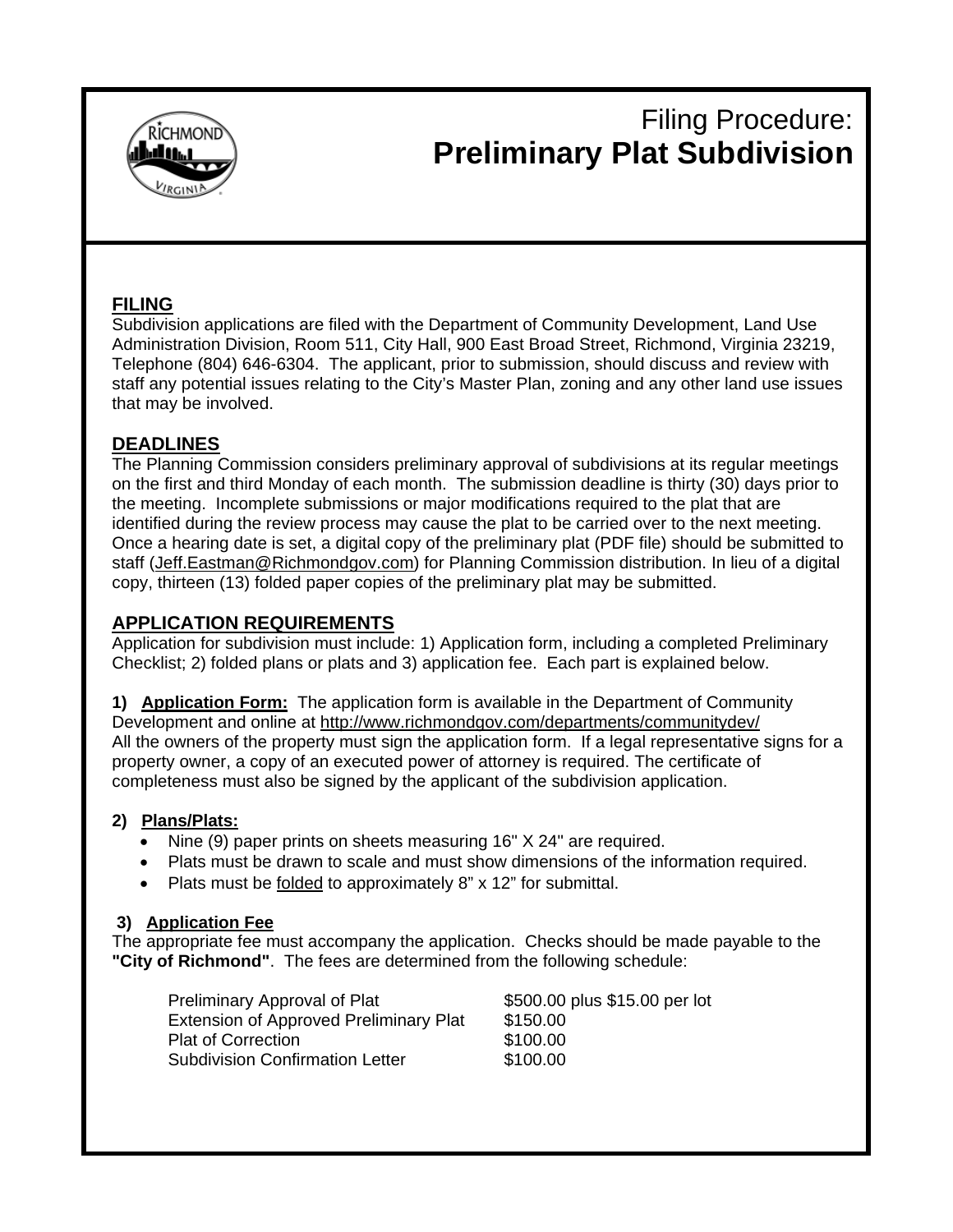

# Standard Plat Notes & Certificates: **Preliminary Plat Subdivision**

**Please enter the text below as it appears, adding/deleting the underlined information that applies/does not apply to your subdivision.** 

#### **SUBDIVISION CERTIFICATE**

The subdivision of land shown hereon, designated "??? Subdivision, Section ???" is with the free consent and in accordance with the desires of the undersigned owners, mortgagees and trustees thereof. There are no Deeds of Trust or Mortgages on this property. All streets, alleys and easements are of the width and extent shown hereon and are dedicated to the City of Richmond, Virginia free and unrestricted by any previous agreements or easements, except as noted on this plat at the time of recordation. All easements are for surface and underground drainage and for underground utilities, unless noted otherwise. All unrestricted easements are subject to the right of the City of Richmond, Virginia to establish alleys on said easements at a future time without cost of the property involved. The dedication of easements to the City includes the right to make reasonable use of the adjoining land for construction and maintenance of public facilities within the boundaries of the easements shown hereon. All dedications of land are subject to the right of the City of Richmond, Virginia to establish streets, alleys, or easements on such property at a future time without cost of the property involved.

| IN WITNESS WHEREOF, the Owners, Mortgagees, and Trustees have/has affixed their signature and seal |  |  |  |
|----------------------------------------------------------------------------------------------------|--|--|--|
| as of this ??? day of ??? 20??.                                                                    |  |  |  |

| - 1<br>- |  |
|----------|--|
| I<br>۰.  |  |

Owner / Mortgagee / Trustee

COMMONWEALTH OF VIRGINIA CITY/COUNTY OF , To-wit:

I, 1. All 2008 (1999) 1. All 2009 (1999) 1. All 2009 (1999) 1. All 2009 (1999) 1. All 2009 (1999) 1. All 2009 (1999) 1. All 2009 (1999) 1. All 2009 (1999) 1. All 2009 (1999) 1. All 2009 (1999) 1. All 2009 (1999) 1. All 200

aforesaid, do hereby certify that **the contract of the contract of the contract of the contract of the contract of the contract of the contract of the contract of the contract of the contract of the contract of the contrac** whose name is signed to the foregoing instrument personally appeared before me and has acknowledged the same before me in the jurisdiction aforesaid this  $\qquad \qquad$  day of  $\qquad \qquad$ , 20??.

 $\overline{a}$ Notary Public My commission expires: (SEAL) Registration No.: \_\_\_\_\_\_\_\_\_\_\_\_\_\_\_\_\_\_\_\_\_

#### **SOURCE OF TITLE**

The property embraced within the limits of this subdivision is that property conveyed to ??? from ??? by deed / will dated the ??? day of ??? 20?? and recorded at the Clerk's office in the Circuit Court of the City of Richmond, Virginia on the ??? day of ??? 20?? in Book ??? on Page ???. The property embraced within the limits of this subdivision is subject to a Deed of Trust / Mortgage dated the ??? day of ??? 20?? and recorded at the Clerk's office in the Circuit Court of the City of Richmond, Virginia on the ??? day of ??? 20?? in Deed Book ??? on Page ???.

#### **SURVEYOR'S CERTIFICATE**

To the best of my knowledge and belief all of the requirements as set forth in the ordinance for approving plats of subdivision in the City of Richmond, Virginia have been complied with. All monuments have been previously set or will be set by the ??? day of ??? 20??. (Not to exceed one year from recordation.)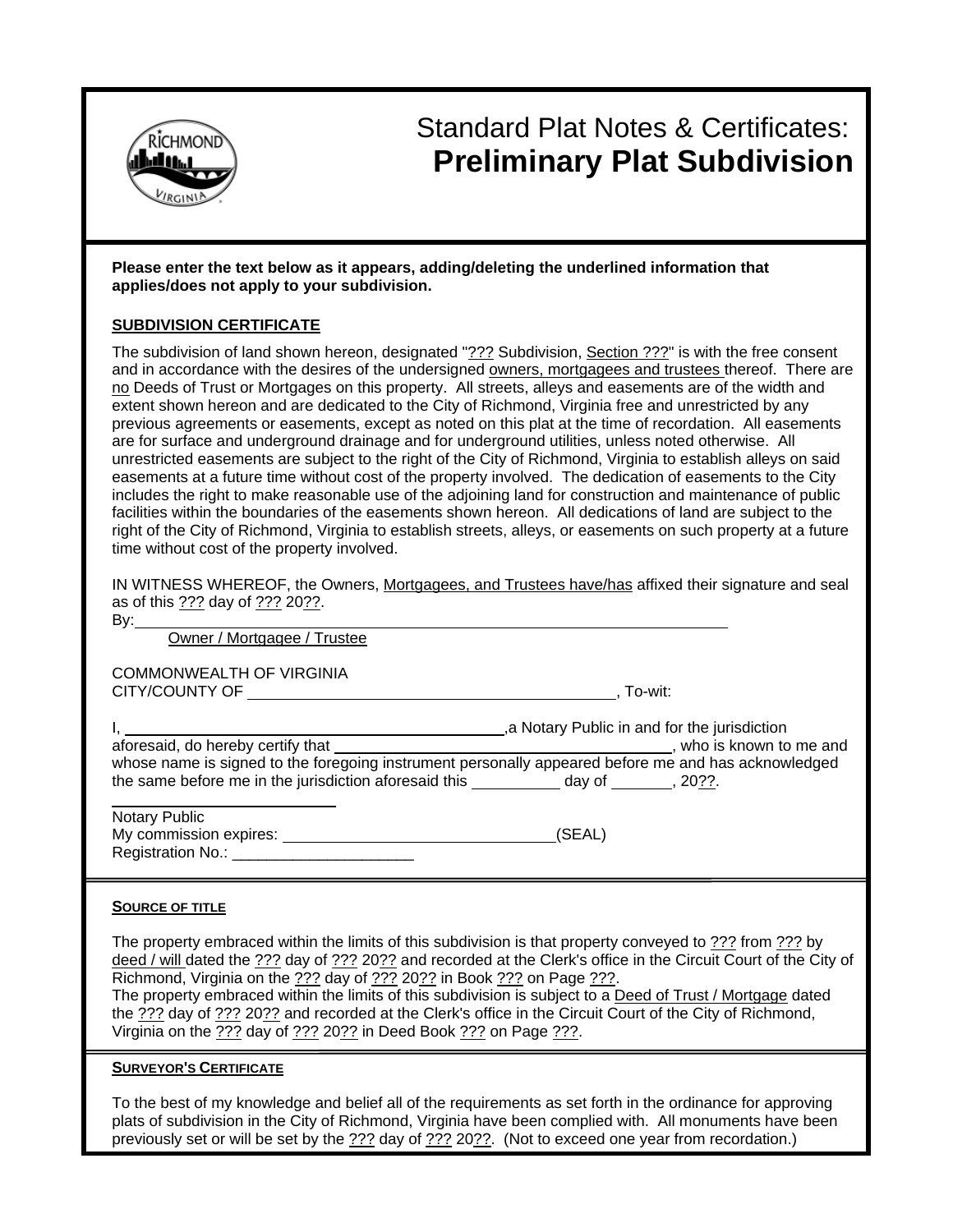

The property embraced within the limits of this subdivision is subject to Declaration of Covenants and Restrictions (*either 1 or 2)* 

- 1. "dated the  $\frac{222}{12}$  day of  $\frac{222}{12}$  and recorded at the Clerk's office in the Circuit Court of the City of Richmond, Virginia on the ??? day of ??? 20?? in Deed Book ??? on Page ???." or
- 2. "recorded simultaneously with plat" .

Property within the limits of this subdivision was previously transferred without the benefit of subdivision approval by the City of Richmond. The subdivision of property shown herein would authorize the resubdivision of said property in accordance with the requirements of City Code.